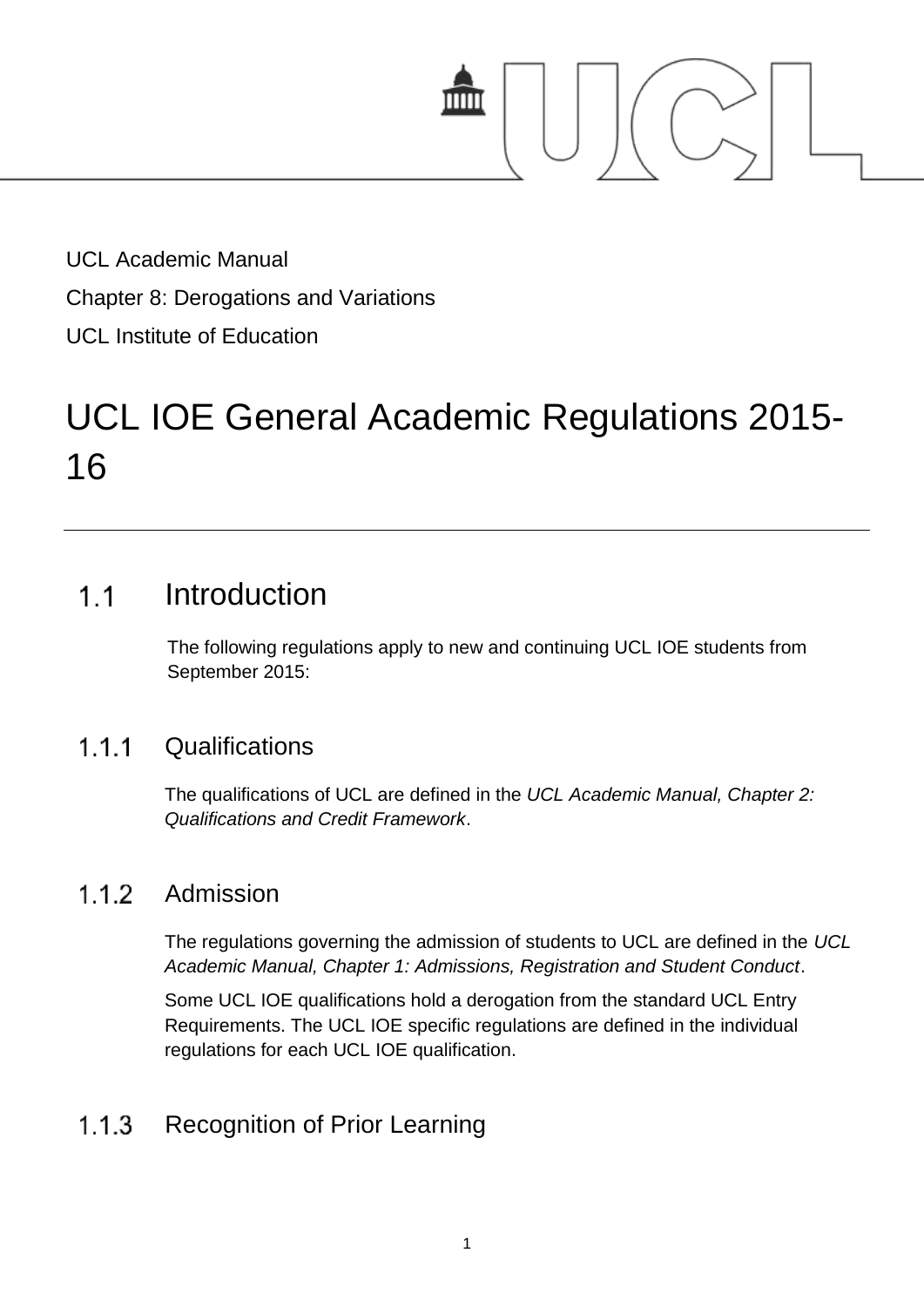The thresholds and criteria for the Recognition of Prior Learning are defined in the *UCL Academic Manual, Chapter 2, Section 7: Recognition of Prior Learning*.

The application procedures for entry to UCL with the Recognition of Prior Learning (Advanced Standing) are defined in the *UCL Academic Manual, Chapter 1: Admissions, Registration and Student Conduct*.

#### $1.1.4$ Registration

The regulations governing the registration of students are defined in the *UCL Academic Manual, Chapter 1: Admissions, Registration and Student Conduct*.

#### $1.1.5$ Programme of Study

The minimum number and level of credits required for each UCL qualification are defined in the *UCL Academic Manual, Chapter 2: Qualifications and Credit Framework*.

#### Duration of Programme  $1.1.6$

The duration of a programme of study leading to each qualification is defined in the *UCL Academic Manual, Chapter 2: Qualifications and Credit Framework*.

#### $1.1.7$ Attendance

The attendance requirements for UCL students are defined in the *UCL Academic Manual, Chapter 1: Admissions, Registration and Student Conduct*.

#### $1.1.8$ Disciplinary Code

The regulations governing student conduct and disciplinary matters are defined in the *UCL Academic Manual, Chapter 1, Section 11: Student Disciplinary Code and Procedure*.

#### 1.1.9 Assessment

The regulations governing the assessment of students on UCL IOE taught and research programmes are defined in the *UCL IOE Assessment Regulations for Students 2015-16* and in the programme regulations for each UCL IOE qualification.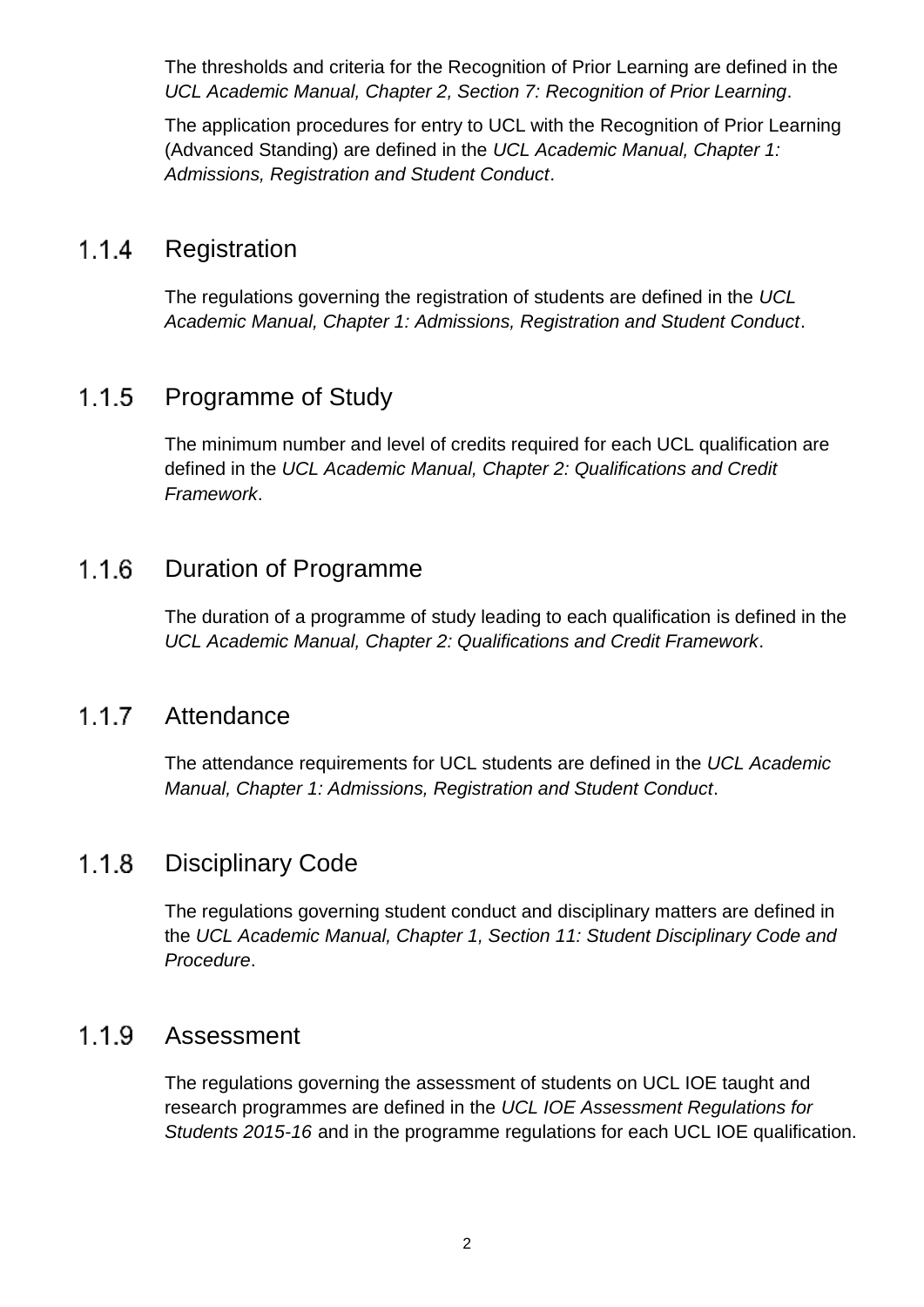### 1.1.10 Policy and Procedures for Requests for Additional Time

UCL IOE students wishing to request an extension or deferral of assessment must follow the procedures laid out in the *UCL IOE Policy and Procedures for Requests for Additional Time*.

### 1.1.11 Examination Irregularities and Plagiarism

The regulations governing any allegation of breach of rules of behaviour, including cheating or other irregularities, are defined in the UCL regulations in the *UCL Academic Manual, Chapter 4, Section 9: Examination Irregularities and Plagiarism*.

### 1.1.12 UCL Student Complaints Procedure

The procedures governing student complaints, including appeals against the decision of a Board of Examiners, are defined in the *UCL Academic Manual, Chapter 1, Section 12: Student Complaints Procedures*.

### 1 1 13 MPhil/ PhD Students

New UCL IOE MPhil/ PhD students enrolling from September 2015 onwards are subject to the UCL regulations for research degree students in the *UCL Academic Manual* and in particular, *Chapter 1: Admissions, Registration and Student Conduct* and *Chapter 5: Assessment Framework for Research Programmes*. New UCL IOE MPhil/ PhD students are also subject to the *UCL Code of Practice for Graduate Research Degrees* and to the *UCL Research Governance and Ethics Policies and Procedures*.

Continuing UCL IOE MPhil/ PhD students who first enrolled before September 2015 are subject to the *UCL IOE MPhil/ PhD Regulations 2014-15 (Continuing Students)*, the *UCL IOE Code of Practice for Research Degrees* and the *UCL Research Governance and Ethics Policies and Procedures*.

### 1.1.14 Doctor in Education Students

New UCL IOE EdD students enrolling from September 2015 onwards are subject to the *UCL IOE EdD Regulations 2015-16 (New Students)*, the *UCL IOE Code of Practice for Research Degrees* and the *UCL Research Governance and Ethics Policies and Procedures*.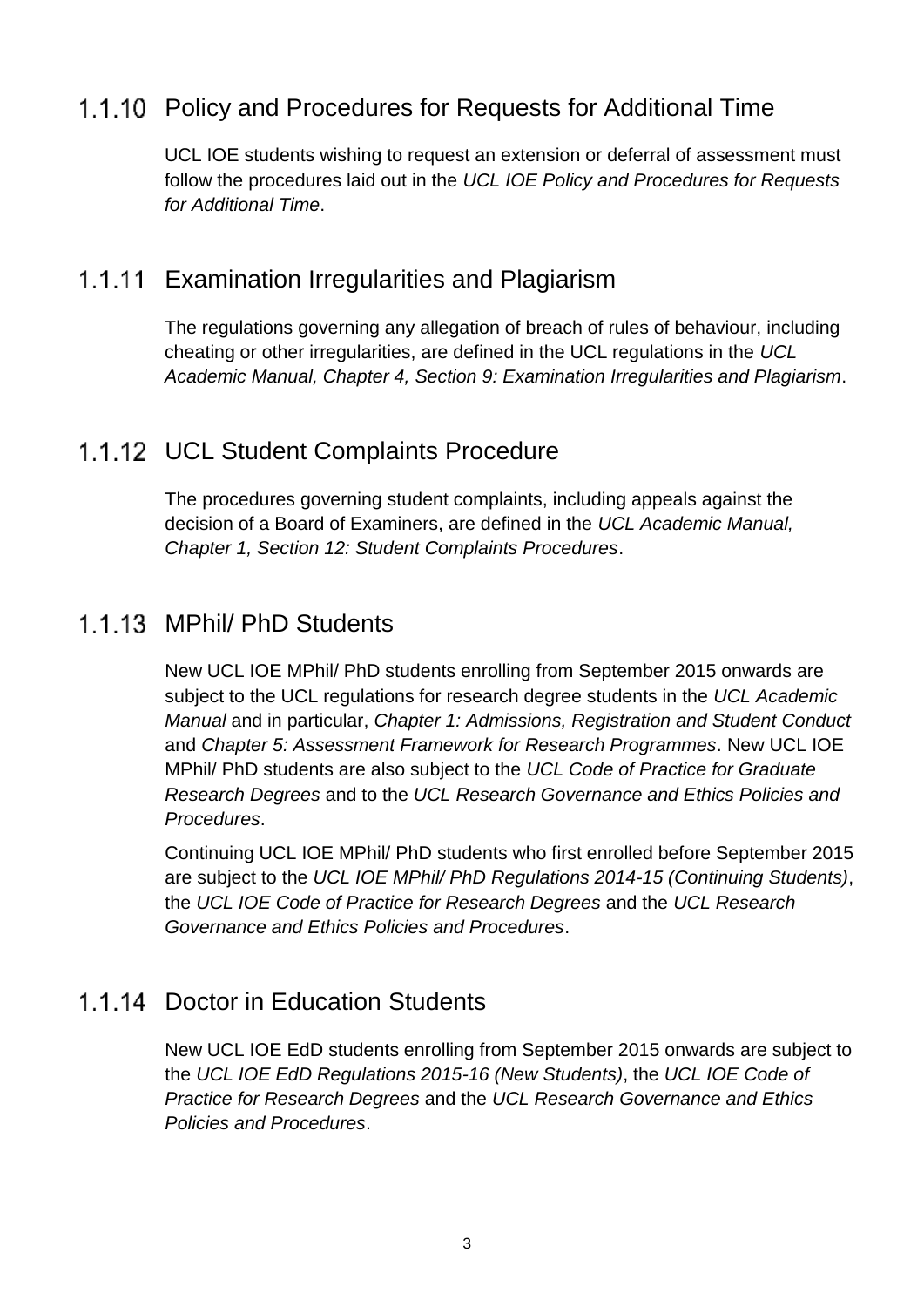Continuing UCL IOE EdD students who first enrolled before September 2015 are subject to the *UCL IOE EdD Regulations 2014-15 (Continuing Students)*, the *UCL IOE Code of Practice for Research Degrees* and the *UCL Research Governance and Ethics Policies and Procedures*.

## 1.1.15 Doctor in Educational Psychology Students

New UCL IOE DEdPsy students enrolling from September 2015 onwards are subject to the *UCL IOE DEdPsy Regulations 2015-16 (New Students)*, the *UCL IOE Code of Practice for Research Degrees* and the *UCL Research Governance and Ethics Policies and Procedures*.

Continuing UCL IOE DEdPsy students who first enrolled before September 2015 are subject to the *UCL IOE DEdPsy Regulations 2014-15 (Continuing Students)*, the *UCL IOE Code of Practice for Research Degrees* and the *UCL Research Governance and Ethics Policies and Procedures*.

## 1.1.16 Research Misconduct

The regulations governing any allegation of research misconduct are defined in the *UCL Academic Manual, Chapter 5, Section 1.6: Research Misconduct*.

# 1.1.17 Research Governance and Ethics

The policies and procedures for research governance and research ethics are defined in the *UCL Research Governance and Ethics Policies and Procedures*.

### **Definitions**  $1.2<sub>1</sub>$

1 In these Regulations, terms have the following meanings assigned to them by UCL IOE:

| <b>Advanced Standing</b>      | The counting of credits towards an award<br>based on recognition of equivalent or<br>acceptable alternative accredited study or<br>experience gained on other programmes at<br>the Institute or elsewhere |
|-------------------------------|-----------------------------------------------------------------------------------------------------------------------------------------------------------------------------------------------------------|
| <b>Assessment Regulations</b> | The UCL IOE Regulations for the<br>Assessment of Students of the UCL IOE in<br>force for the time being                                                                                                   |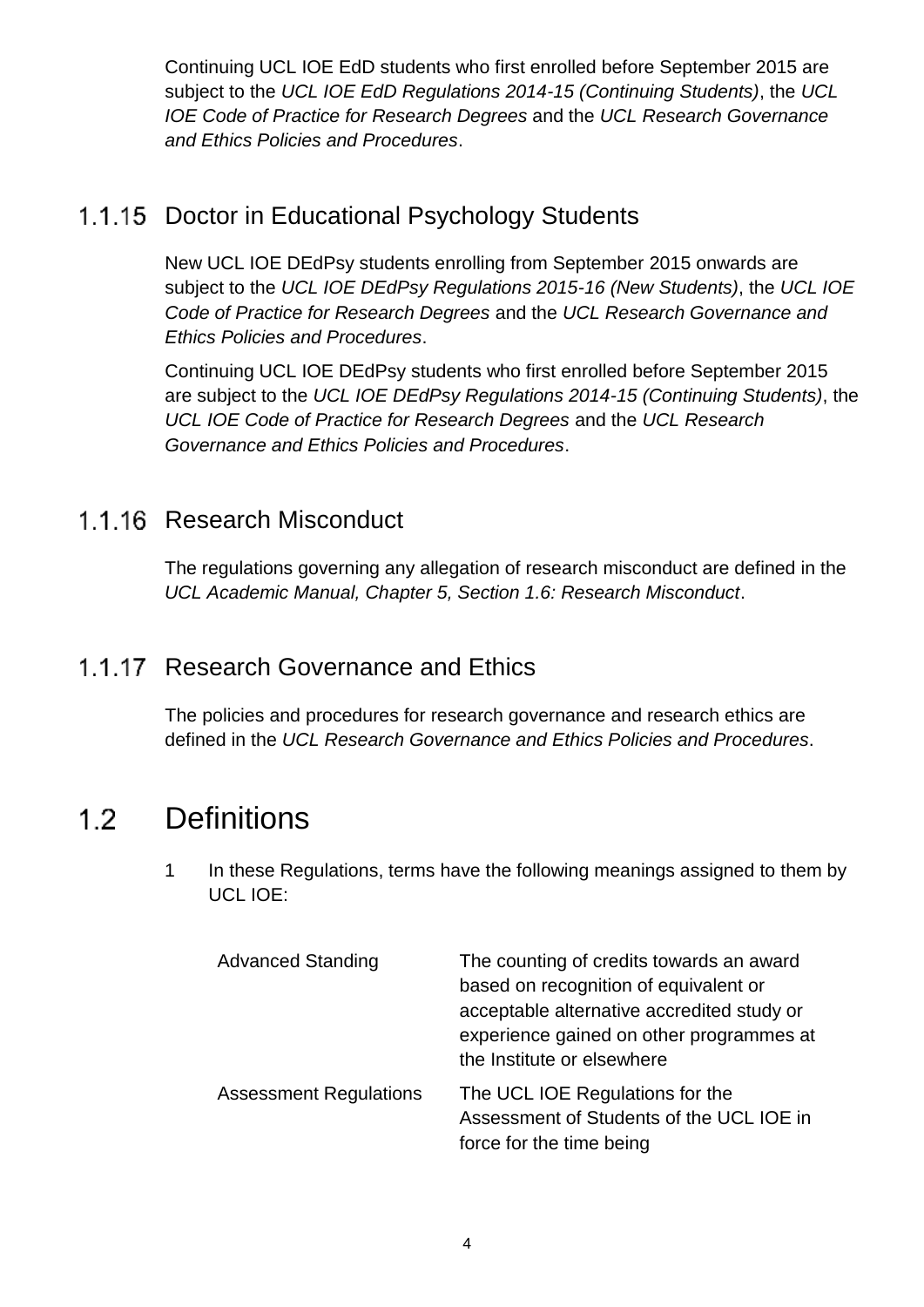| <b>Award Regulations</b>                                                                                         | The regulations for each UCL IOE award                                                                                                                                                                                                                                                                                               |
|------------------------------------------------------------------------------------------------------------------|--------------------------------------------------------------------------------------------------------------------------------------------------------------------------------------------------------------------------------------------------------------------------------------------------------------------------------------|
| <b>BA</b>                                                                                                        | <b>Bachelor of Arts</b>                                                                                                                                                                                                                                                                                                              |
| <b>BEd</b>                                                                                                       | <b>Bachelor of Education</b>                                                                                                                                                                                                                                                                                                         |
| <b>BSc</b>                                                                                                       | <b>Bachelor of Science</b>                                                                                                                                                                                                                                                                                                           |
| Certificate (C) Level                                                                                            | Level 4 as nationally indicated at the time that<br>these Regulations were approved                                                                                                                                                                                                                                                  |
| Compulsory<br>course/module                                                                                      | A course that is a mandatory part of the<br>programme of studies being taken by the<br>student                                                                                                                                                                                                                                       |
| Course                                                                                                           | A self-contained, credit-rated and formally<br>assessed unit of study                                                                                                                                                                                                                                                                |
| Credit value                                                                                                     | The number of credits, at a particular level,<br>assigned to a body of learning. One credit<br>notionally represents ten hours of learning                                                                                                                                                                                           |
| <b>DEdPsy</b>                                                                                                    | Doctor in Educational Psychology                                                                                                                                                                                                                                                                                                     |
| Department for Business,<br>Innovation, and Skills (BIS)<br>Department for Education<br>(DfE)<br><b>Director</b> | The department of state for the time being<br>responsible for the education and training of<br>The department of state for the time being<br>responsible for the education and training of<br>The Director of UCL IOE for the time being                                                                                             |
| Doctoral (D) Level                                                                                               | Level 8 as nationally indicated at the time<br>these Regulations were approved                                                                                                                                                                                                                                                       |
| EdD                                                                                                              | Doctor in Education                                                                                                                                                                                                                                                                                                                  |
| <b>Faculty Tutor</b>                                                                                             | The Faculty Tutor, in collaboration with the<br>UCL IOE Director, has overall responsibility<br>for ensuring both that appropriate action is<br>taken in relation to students and to learning<br>and teaching matters, in line with UCL policy,<br>and that appropriate contributions are made<br>to strategy and policy development |
| FD                                                                                                               | <b>Foundation Degree</b>                                                                                                                                                                                                                                                                                                             |
| <b>General Academic</b><br>Honours (H) Level                                                                     | The General Academic Regulations of the<br>Level 6 as nationally indicated at the time that<br>these Regulations were approved.                                                                                                                                                                                                      |
| Intermediate (I) Level                                                                                           | Level 5 as nationally indicated at the time that<br>these Regulations were approved                                                                                                                                                                                                                                                  |
| <b>iPGCE</b>                                                                                                     | International Postgraduate Certificate in<br>Education                                                                                                                                                                                                                                                                               |
| Level                                                                                                            | The level of each programme as nationally<br>indicated by the Framework for Higher                                                                                                                                                                                                                                                   |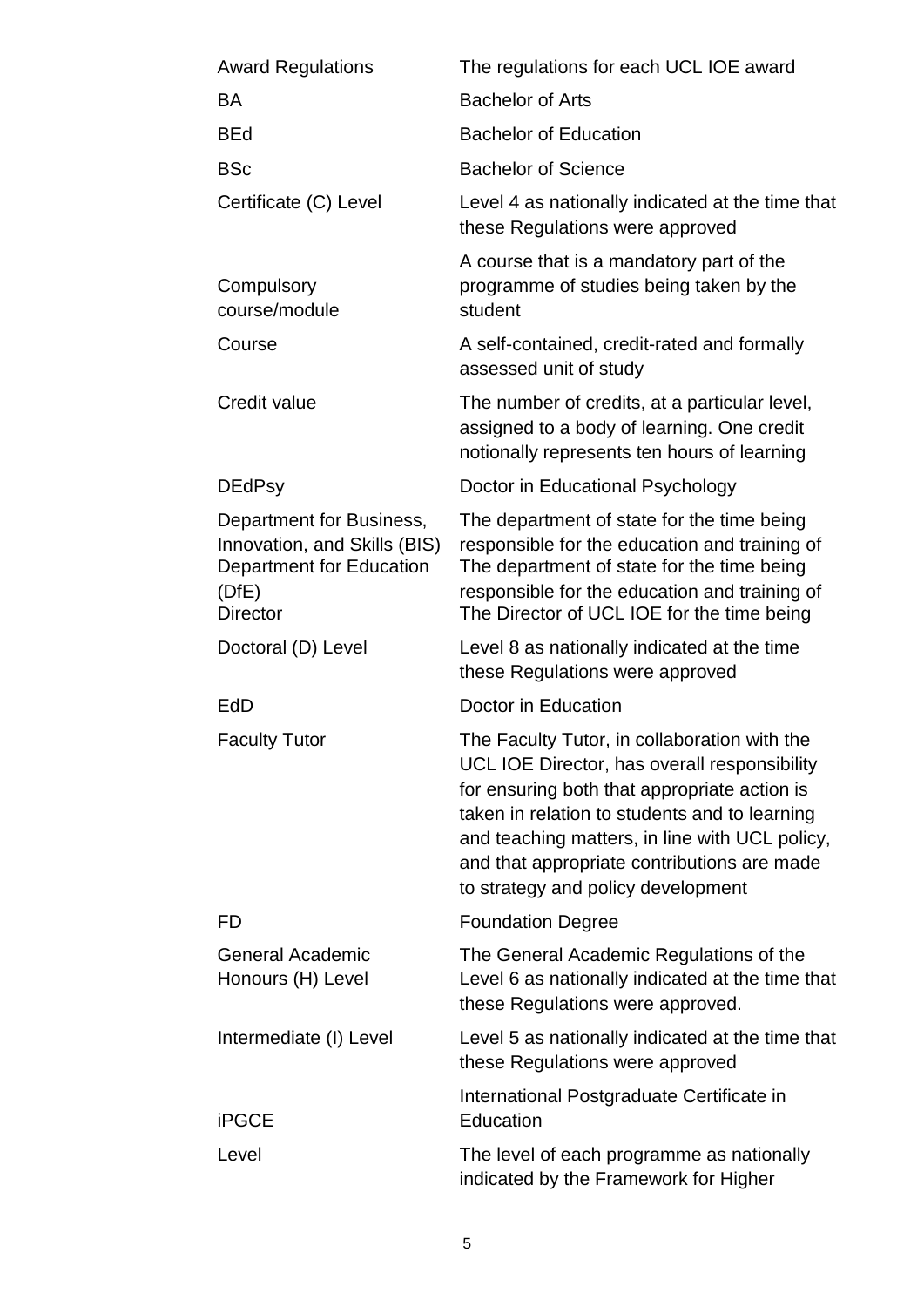|                                                                        | <b>Education Qualifications in England, Wales</b><br>and Northern Ireland, and as amended or<br>replaced from time to time                                                                                                                                                                                                                                                                          |
|------------------------------------------------------------------------|-----------------------------------------------------------------------------------------------------------------------------------------------------------------------------------------------------------------------------------------------------------------------------------------------------------------------------------------------------------------------------------------------------|
| MA                                                                     | Master of Arts                                                                                                                                                                                                                                                                                                                                                                                      |
| Masters (M) Level                                                      | Level 7 as nationally indicated at the time that<br>these Regulations were approved                                                                                                                                                                                                                                                                                                                 |
| MEd                                                                    | <b>Master of Education</b>                                                                                                                                                                                                                                                                                                                                                                          |
| Module                                                                 | A self-contained, credit-rated and formally<br>assessed unit of study                                                                                                                                                                                                                                                                                                                               |
| <b>MRes</b>                                                            | Master of Research                                                                                                                                                                                                                                                                                                                                                                                  |
| <b>MSc</b>                                                             | Master of Science                                                                                                                                                                                                                                                                                                                                                                                   |
| Optional course/ module                                                | A course that is not a compulsory part of the<br>programme of studies being taken by the<br>student                                                                                                                                                                                                                                                                                                 |
| <b>PG Cert</b>                                                         | Postgraduate Certificate                                                                                                                                                                                                                                                                                                                                                                            |
| PG Dip                                                                 | Postgraduate Diploma                                                                                                                                                                                                                                                                                                                                                                                |
| <b>PGCE</b><br>PgCE<br><b>PGT</b>                                      | Postgraduate Certificate in Education<br>Professional Graduate Certificate in<br><b>Taught Postgraduate</b>                                                                                                                                                                                                                                                                                         |
| Phase<br>Prerequisite course/<br>module                                | The Primary, Secondary or Post-compulsory<br>A module which must be passed to enable<br>entry to a subsequent module at a more<br>demanding level of study (normally level 6).                                                                                                                                                                                                                      |
| Programme                                                              | The whole programme of study undertaken<br>by a student                                                                                                                                                                                                                                                                                                                                             |
| <b>Programme Regulations</b>                                           | The regulations for each programme                                                                                                                                                                                                                                                                                                                                                                  |
| <b>PTTLS</b><br>QTLS<br>QTS<br><b>Recognition of Prior</b><br>Learning | Preparing to Teach in Lifelong Learning<br>Qualified Teacher, Learning and Skills, Status<br><b>Qualified Teacher Status</b><br>The counting of learning already successfully<br>completed, by way of credits or otherwise,<br>towards an award based on recognition of<br>equivalent or acceptable alternative<br>accredited study or experience gained on<br>other programmes at UCL or elsewhere |
| <b>Student</b>                                                         | Any person registered as pursuing any Higher<br>Education course of study at UCL IOE                                                                                                                                                                                                                                                                                                                |
| <b>UCL</b>                                                             | <b>University College London</b>                                                                                                                                                                                                                                                                                                                                                                    |
| <b>UCL IOE</b>                                                         |                                                                                                                                                                                                                                                                                                                                                                                                     |